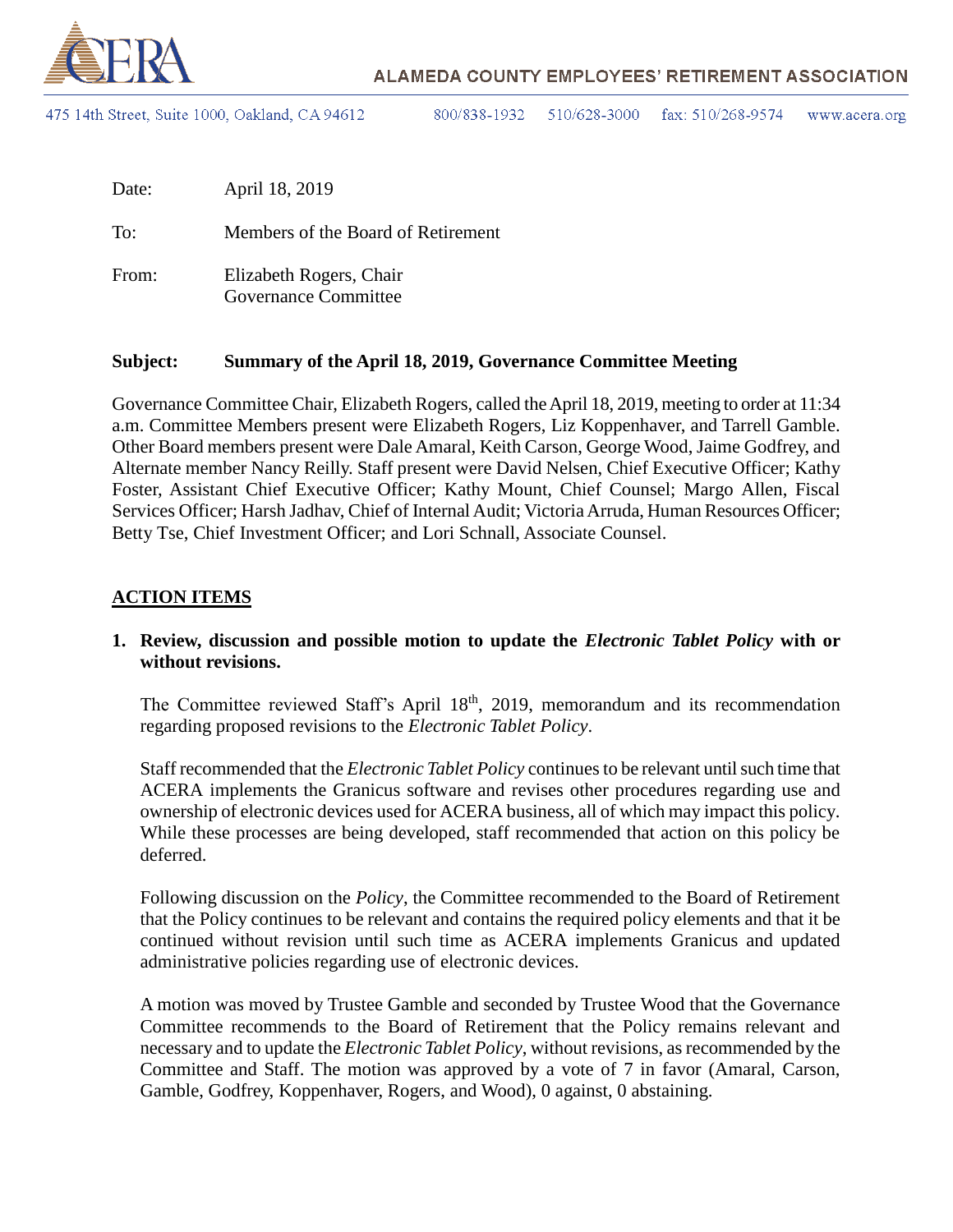#### **2. Review, discussion and possible motion to update the** *Board Communications Policy* **with or without revisions.**

The Committee reviewed Staff's April 18<sup>th</sup>, 2019, memorandum and its recommendation regarding proposed revisions to the *Board Communications Policy.* 

Staff recommended that the *Policy* is still relevant, and contains the necessary policy elements. Staff recommended incorporating language from the Media Communications Policy into this Policy, in anticipation of more media requests, and adding provisions related to privacy and confidentiality issues, as this is a growing area of concern.

Following discussion on the *Policy*, the Committee recommended to the Board of Retirement that the *Policy* continues to be relevant and contains the required policy elements, and that the Board adopt the revisions to the *Board Communications Policy* regarding media requests and privacy and confidentiality issues, as proposed by staff.

A motion was moved by Trustee Wood and seconded by Trustee Koppenhaver that the Governance Committee recommends to the Board of Retirement that the Policy remains relevant and necessary and to update the *Board Communication Policy*, with revisions, as recommended by the Committee and Staff. The motion was approved by a vote of 7 in favor (Amaral, Carson, Gamble, Godfrey, Koppenhaver, Rogers, and Wood), 0 against, 0 abstaining.

### **3. Review, discussion and possible motion to update the** *Media Communication Policy* **with or without revisions.**

The Committee reviewed Staff's April 18, 2019, memorandum and its recommendation regarding proposed revisions to the *Media Communication Policy*.

Staff recommended to repeal the *Policy* as it is no longer relevant. The *Board Communications Policy* addresses media communications with trustees. The *Media Communication Policy* only applies to staff, thus is more appropriate as an administrative policy. Such a policy is included in the Employee Handbook.

Following discussion on the Policy, the Committee recommends to the Board of Retirement to repeal the *Media Communication Policy*.

A motion was moved by Trustee Gamble and seconded by Trustee Wood that the Governance Committee recommends to the Board of Retirement that the *Media Communication Policy* is no longer relevant and necessary. The motion was approved by a vote of 7 in favor (Amaral, Carson, Gamble, Godfrey, Koppenhaver, Rogers, and Wood), 0 against, 0 abstaining.

# **TRUSTEE / PUBLIC INPUT**

● None